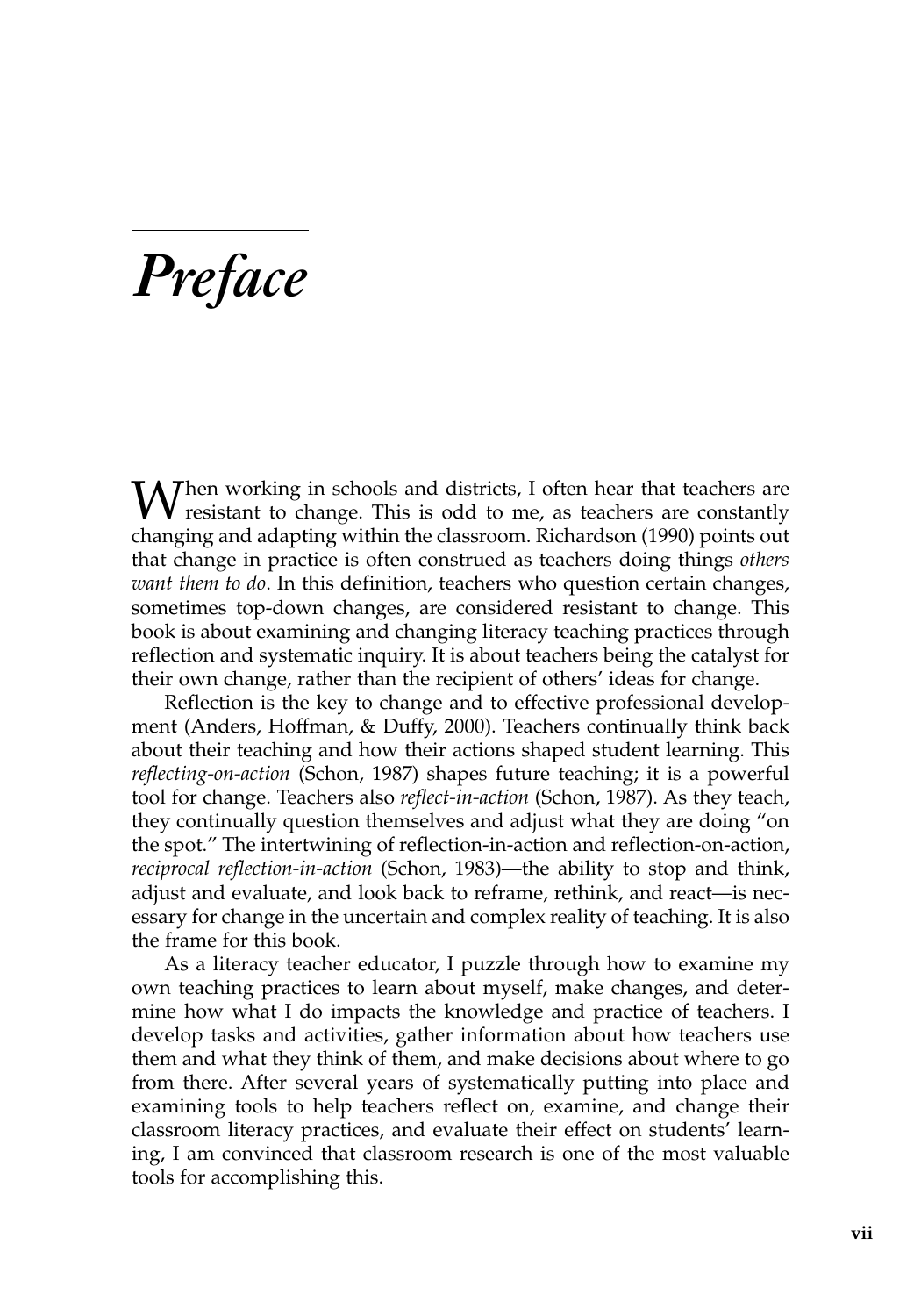Although there are many names for teachers doing research on their own practice within their own classrooms (*action research*, *teacher inquiry*, *classroom research*, *classroom study*, *teacher research)*, I like Cochran-Smith and Lytle's (1999) definition of *teacher research*:

We use the term *teacher research* here in the broadest possible sense to encompass all forms of practitioner inquiry that involve systematic, intentional, and self-critical inquiry about one's work in K–12, higher education, or continuing education classrooms, schools, programs, and other formal educational settings. This definition includes inquiries that others may refer to as action research, practitioner inquiry, teacher or teacher educator self-study, and so on, but does not necessarily include reflection or other terms that refer to being thoughtful about one's educational work in ways that are not necessarily systematic or intentional. (p. 22)

What competent teachers need to know is embedded in their practice, in their reflections on their practice, and in their inquiries about their everyday work (Cochran-Smith & Lytle, 1999, p. 19). Teacher research is meant to answer teachers' problems and questions that arise in practice. At the heart of teacher research is reflection on practice, challenging assumptions, and change.

This is a book about classroom research, but it is equally about literacy teaching and learning. One of my goals in writing this book is to provide information about how to conduct classroom research that leads to teacher, student, and school growth. You will learn how to use classroom research to examine, change, and evaluate your classroom and school practices. You can apply the basic tenets of classroom research to any problem in teaching and learning. My goal is to help you accomplish two things with respect to literacy teaching and learning—first, to see how the reciprocal cycle of classroom research plays itself out in classroom literacy instruction, and second, to learn about research-based literacy practices that other teachers have found successful. You will learn from teachers who have engaged in the process of classroom research in literacy. Teachers, literacy specialists, coaches, and school administrators can use this book to learn the steps of classroom research and learn through colleagues how to design classroom research that is accessible, pragmatic, and important to literacy teaching and learning.

You can use this book in several ways. First, you can use it as a classroom research primer. This book contains guidelines, charts, tables, and information to help you get started with classroom research. Second, you can use this book to learn about specific issues in the core areas of literacy teaching and learning (phonemic awareness, phonics, fluency, vocabulary, and comprehension) and find out what has worked for other teachers. Third, you can use the teachers' research presented in this book as lesson plans or outlines to embark on these projects on your own.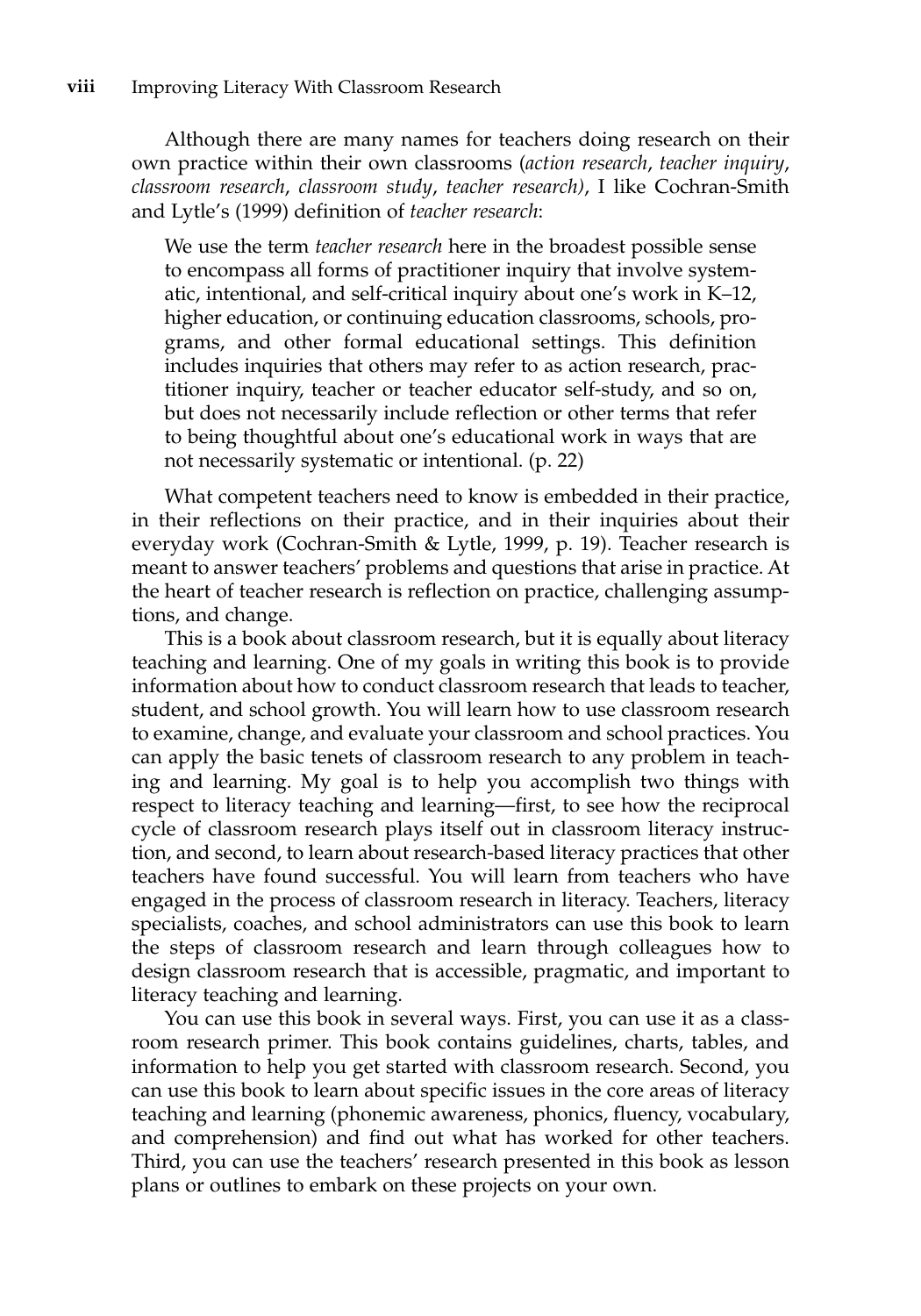This text is a dual approach to teaching classroom research. In Part I, you will read an overview of the classroom research process. In Part II, you will experience actual research from teachers in the field. These case studies link the theory and process chapters of Part I to classroom application. This text is based on sound theoretical and research-based perspectives. The classroom research framework originally outlined by Lewin (1948) has been adapted and refined. The idea of using classroom research as a tool for reflection and changing practice is well established (Darling-Hammond, 1996; Dinkelman, 1997; Gray-Schlegel & Matanzo, 1993; Hensen, 1996), as is the practice of using case studies for teaching and learning the process and product of classroom research (Yin, 2003).

Part I of this book, Understanding Classroom Research, presents the step-by-step process of classroom research and contextualizes it through literacy teaching and learning. Chapter 1 describes the background of classroom research and presents the steps necessary to accomplish it. Chapter 2 highlights the recursive nature of classroom research through vignettes of teachers' research process. Chapter 3 focuses on choosing the most appropriate way to analyze data collected throughout the research.

In the current climate of federal mandates, reports, and funding streams such as No Child Left Behind, the Report of the National Reading Panel (2000), and Reading First, researchers, teachers, and school professionals are focusing much attention on five core areas of reading: phonemic awareness, phonics, fluency, vocabulary, and comprehension. You will read about classroom research in each of these areas in this book. Within these, there is virtually an endless supply of issues to watch for and notice in a classroom.

Part II, Teachers' Classroom Research in Literacy, presents research conducted by teachers. The first section, Looking at Teaching Within Mandated Programs, includes three chapters that describe how teachers explored their own teaching practices within the reality of district or school mandates. Oftentimes teachers are required to implement literacy programs or administer assessments that they do not find effective. Systematically gathering data can help teachers adjust instruction and inform supervisors or administrators of what is or is not working. In Chapter 4, Maureen, a K–1 teacher, analyzed how her teaching practice through the basal reader was or was not facilitating students' understanding of text and participation in text discussions. Maureen uses transcript analysis to view her read-aloud practice and analyze her role as a discussion facilitator. Chapter 5 focuses on assessment. We know that the purpose of assessment is to inform instruction. Yet, with accountability pressures, teachers are finding it difficult to keep up with the sheer volume of data. In this chapter, Jessica describes how she incorporated districtmandated assessments, filled in the holes in her assessment data, and developed a system to pull the data together to inform instruction. Chapter 6 focuses on differentiating instruction. Teachers, particularly